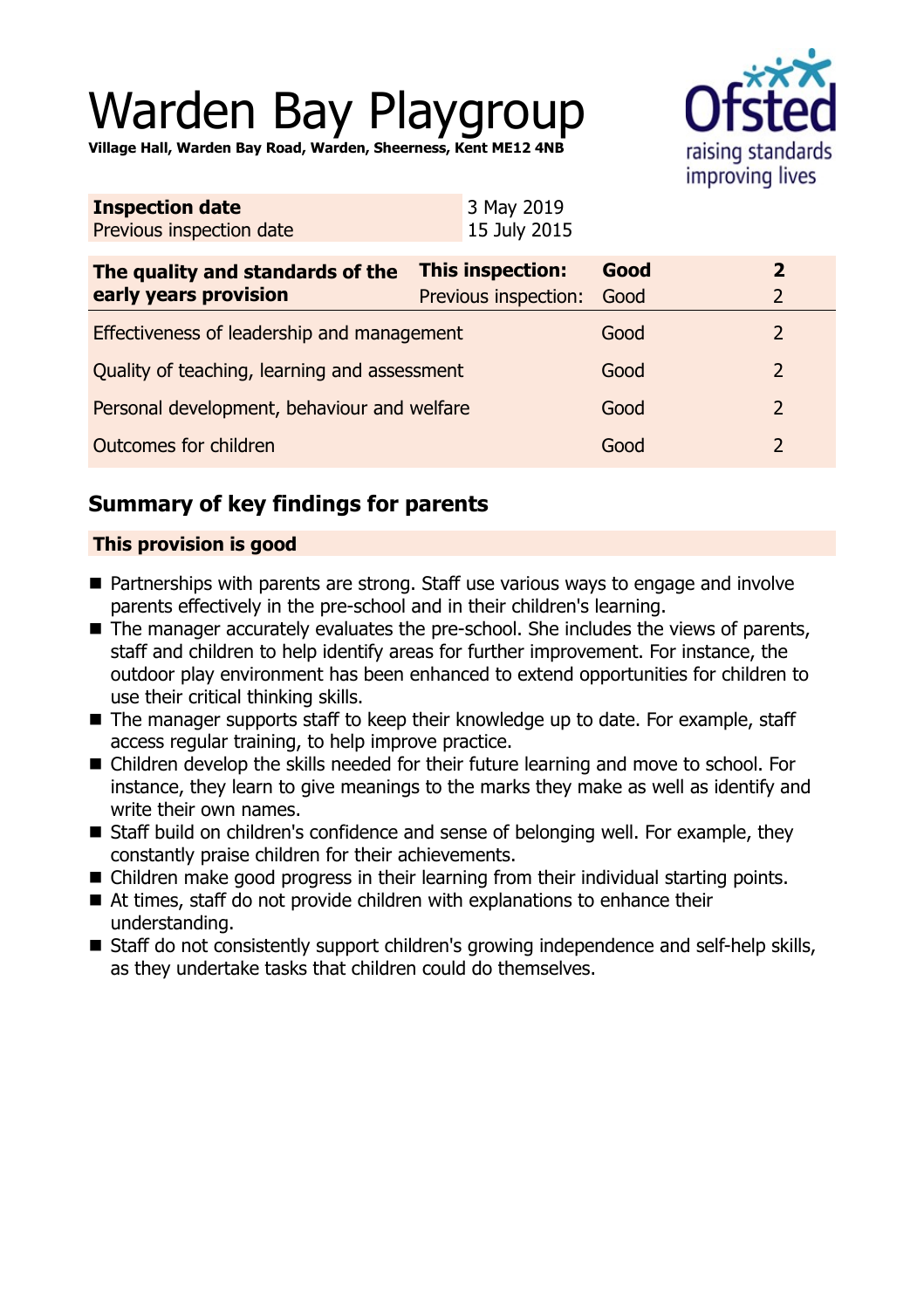# **What the setting needs to do to improve further**

## **To further improve the quality of the early years provision the provider should:**

- $\blacksquare$  increase further the support given to children to enhance their understanding
- $\blacksquare$  make the most of routine activities to consistently support children's growing independence.

## **Inspection activities**

- The inspector observed the quality of teaching and children's activities. She completed a joint observation with the manager and held discussions about children's progress and learning.
- The inspector held conversations with the manager, staff and children throughout the inspection.
- The inspector checked evidence of staff's suitability checks and their qualifications, and sampled relevant policies and procedures.
- $\blacksquare$  The inspector took into account the views of the parents during the inspection.
- The inspector observed staff's planning documentation and the children's assessment records.

## **Inspector**

Kimberley Luckham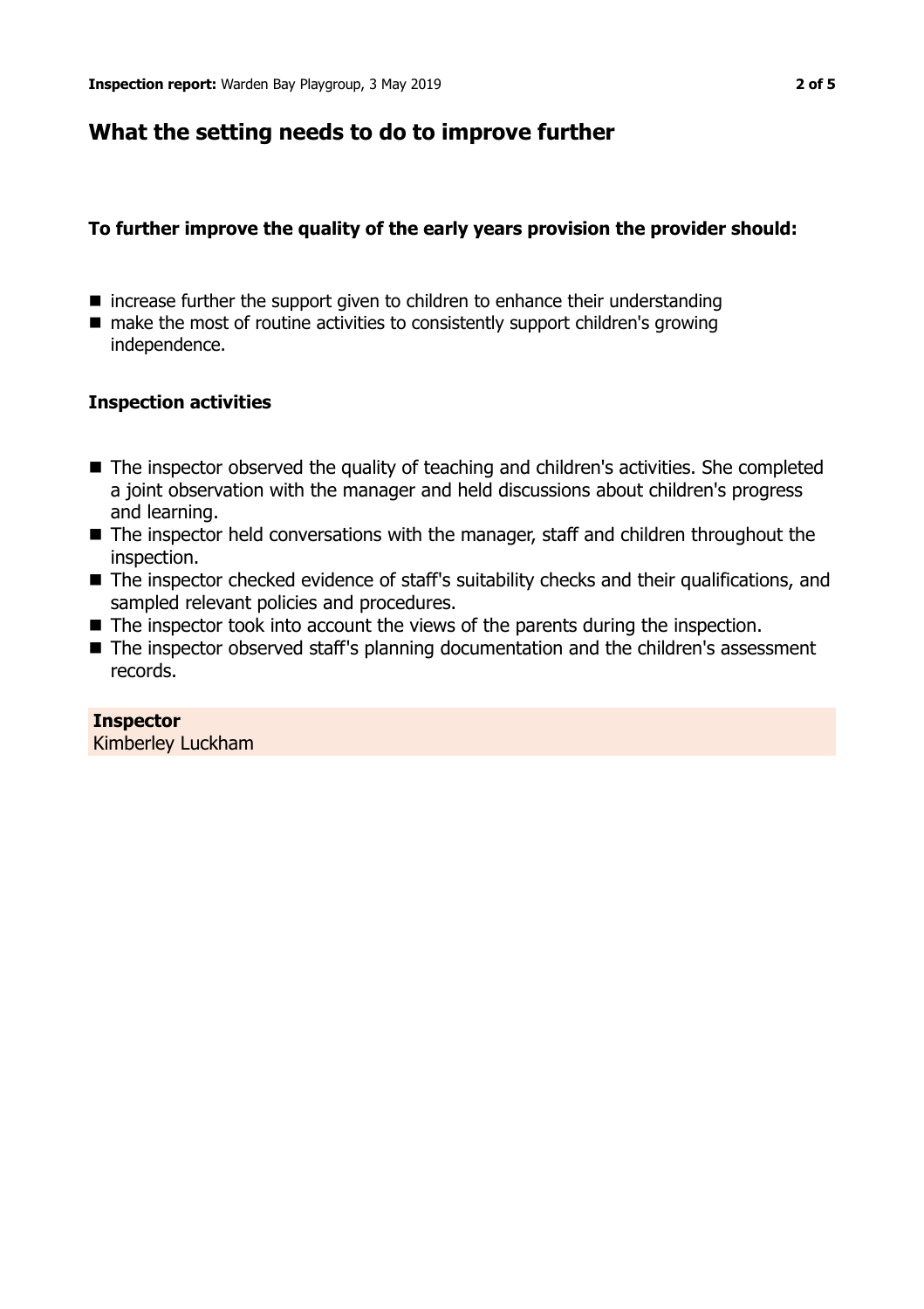# **Inspection findings**

### **Effectiveness of leadership and management is good**

The manager monitors children's progress effectively to close any emerging gaps. For example, staff have implemented strategies to engage children in role-play opportunities and help to enhance their imaginative skills effectively. Safeguarding is effective. Staff keep their safeguarding knowledge up to date and are fully aware of the procedure to follow if they have concerns about a child's welfare. The manager continually monitors staff's suitability effectively. Additional funding is used effectively to meet the individual needs of the children. For instance, children benefit from support provided from outside agencies to help enhance their physical development.

### **Quality of teaching, learning and assessment is good**

Staff gather detailed information from parents about children's interests and development at home. They use this well to help them build on children's learning experiences. For example, as children excitedly discover a worm in the garden, the member of staff takes this opportunity to enhance children's knowledge of insects, including worms, effectively. She shares a story about a worm with the children and teaches them about the characteristics of the insect. Staff accurately assess individual children's levels of development and plan effectively for their next steps in learning in partnership with parents. Staff teach mathematics well. For example, they engage the children in problem-solving, comparing size and counting objects within their play experiences.

#### **Personal development, behaviour and welfare are good**

Staff build on children's confidence and sense of belonging well. The key-person system works well and relationships between staff and children are strong. Children are encouraged to be polite and have a good understanding of sharing and taking turns. They learn to respect and care for each other as well as the pre-school pets. For instance, they share in taking responsibility for the pre-school hamster for the weekend, taking him home and ensuring he is well cared for while away from the setting. Staff help children to develop their awareness of foods that are healthy. For example, they provide a choice of nutritious snacks and engage children in discussions about healthy food.

#### **Outcomes for children are good**

Children enjoy a range of experiences to learn about the local community and gain a strong sense of belonging. For instance, they benefit from regular visits to the local children's centre, post office, bakery and parks. Children develop a good understanding of diversity beyond their immediate family. They enjoy exploring the environment, which includes positive cultural images and dual-language text and role-play resources.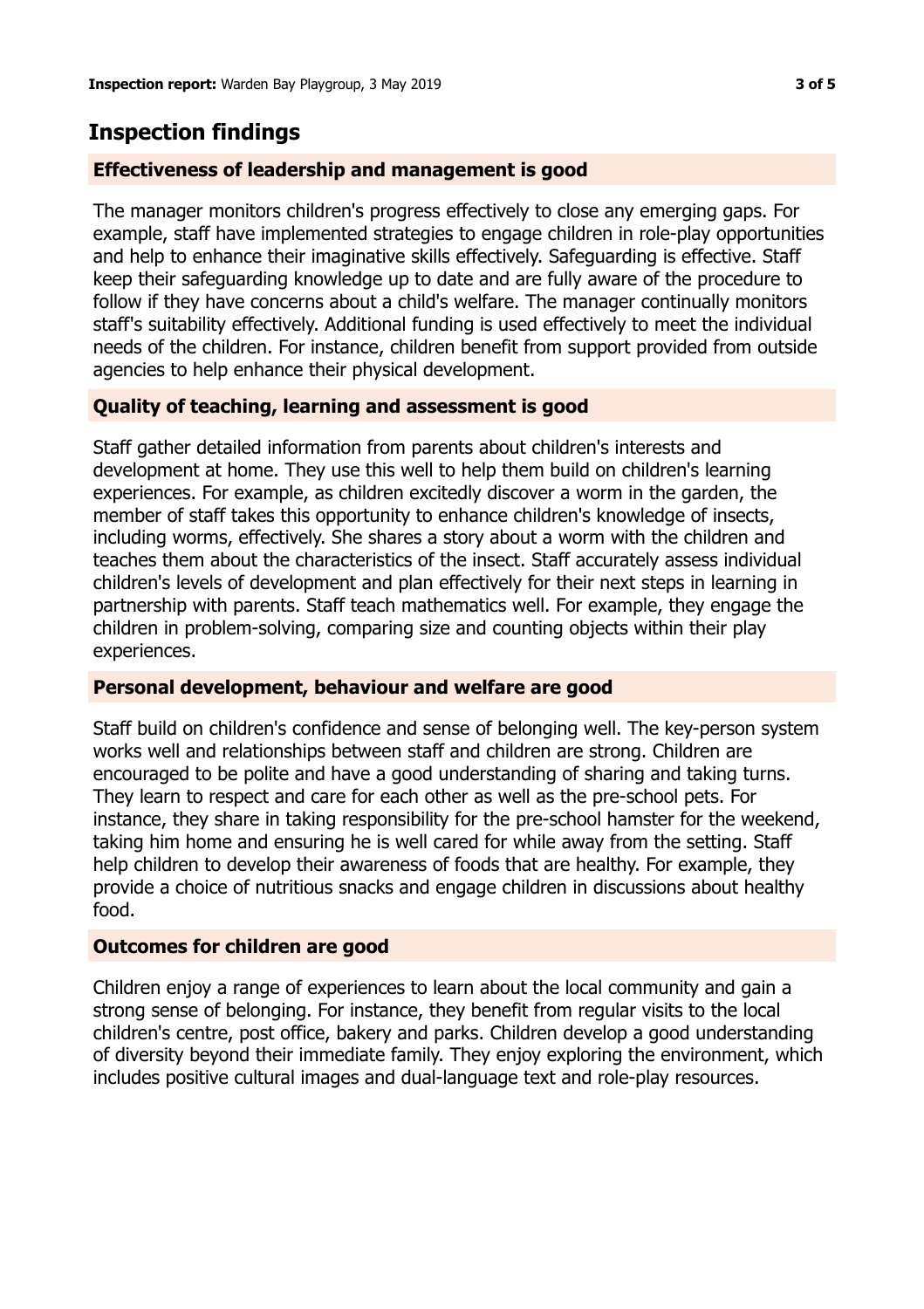# **Setting details**

| Unique reference number                             | 127753                             |
|-----------------------------------------------------|------------------------------------|
| <b>Local authority</b>                              | Kent                               |
| <b>Inspection number</b>                            | 10063746                           |
| <b>Type of provision</b>                            | Childcare on non-domestic premises |
| <b>Registers</b>                                    | Early Years Register               |
| Day care type                                       | Full day care                      |
| Age range of children                               | $2 - 4$                            |
| <b>Total number of places</b>                       | 30                                 |
| Number of children on roll                          | 38                                 |
| Name of registered person                           | Warden Bay Playgroup Committee     |
| <b>Registered person unique</b><br>reference number | RP906647                           |
| Date of previous inspection                         | 15 July 2015                       |
| <b>Telephone number</b>                             | 07733210301                        |

Warden Bay Playgroup registered in 1995 and is in Sheerness, Kent. The pre-school opens for five mornings and two afternoons, during term time only. There are eight staff members, six of whom hold early years qualifications. The pre-school is in receipt of funding for two-, three- and four-year-olds.

This inspection was carried out by Ofsted under sections 49 and 50 of the Childcare Act 2006 on the quality and standards of provision that is registered on the Early Years Register. The registered person must ensure that this provision complies with the statutory framework for children's learning, development and care, known as the early years foundation stage.

Any complaints about the inspection or the report should be made following the procedures set out in the guidance Complaints procedure: raising concerns and making complaints about Ofsted, which is available from Ofsted's website: www.ofsted.gov.uk. If you would like Ofsted to send you a copy of the guidance, please telephone 0300 123 4234, or email [enquiries@ofsted.gov.uk.](mailto:enquiries@ofsted.gov.uk)